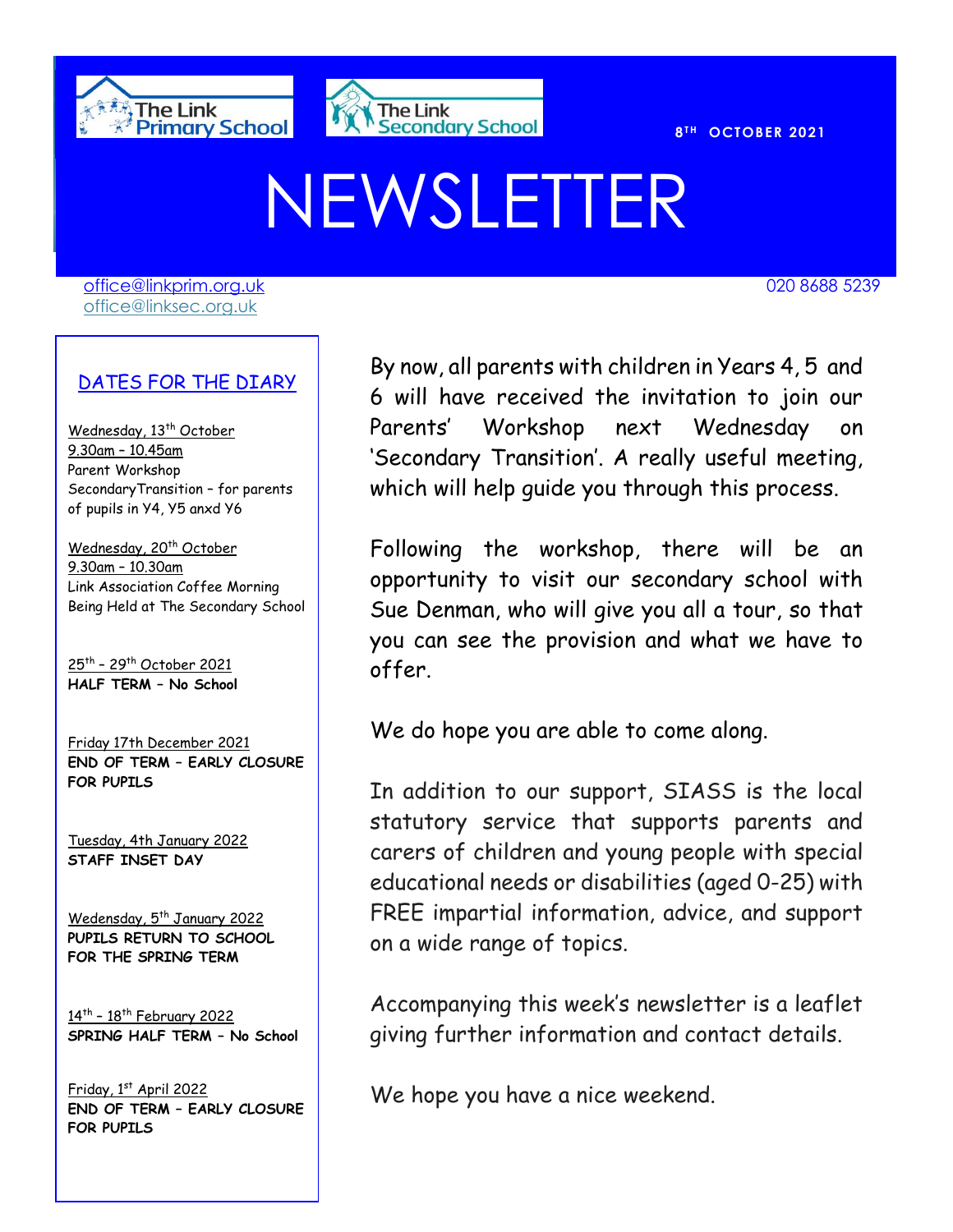## **WHAT'S BEEN HAPPENING AT THE PRIMARY SCHOOL?**

Our school assemblies provide a wonderful opportunity to build a strong sense of community. In addition to reinforcing our ethos and values, they help develop identity, making the school as a whole stronger.

At the primary school, we have three assemblies every week.

On Monday, Sue Denman leads our 'Special Moments' assembly, where we focus on special events that may be taking place – Remembrance Day, Harvest, Diwali, Christmas and Ramadan for example, but more importantly we celebrate the special moments that the pupils have achieved at home – helping lay the table for dinner; being kind to a sibling; tying their own shoelaces. Every special moment is celebrated.

Thank you all for sharing these moments on the special stickers that we sent home. If you ever need any more, just speak to the school office.

On Wednesdays, we have our 'Sensory Assembly' and what a wonderful experience this is for some of our classes. A themed journey incorporating sight, smell, touch and sometimes even taste!

This week Michelle Maclean led a 'Rainbow' assembly and took her

engaged audience through a spectacular experience of colour, light and touch.

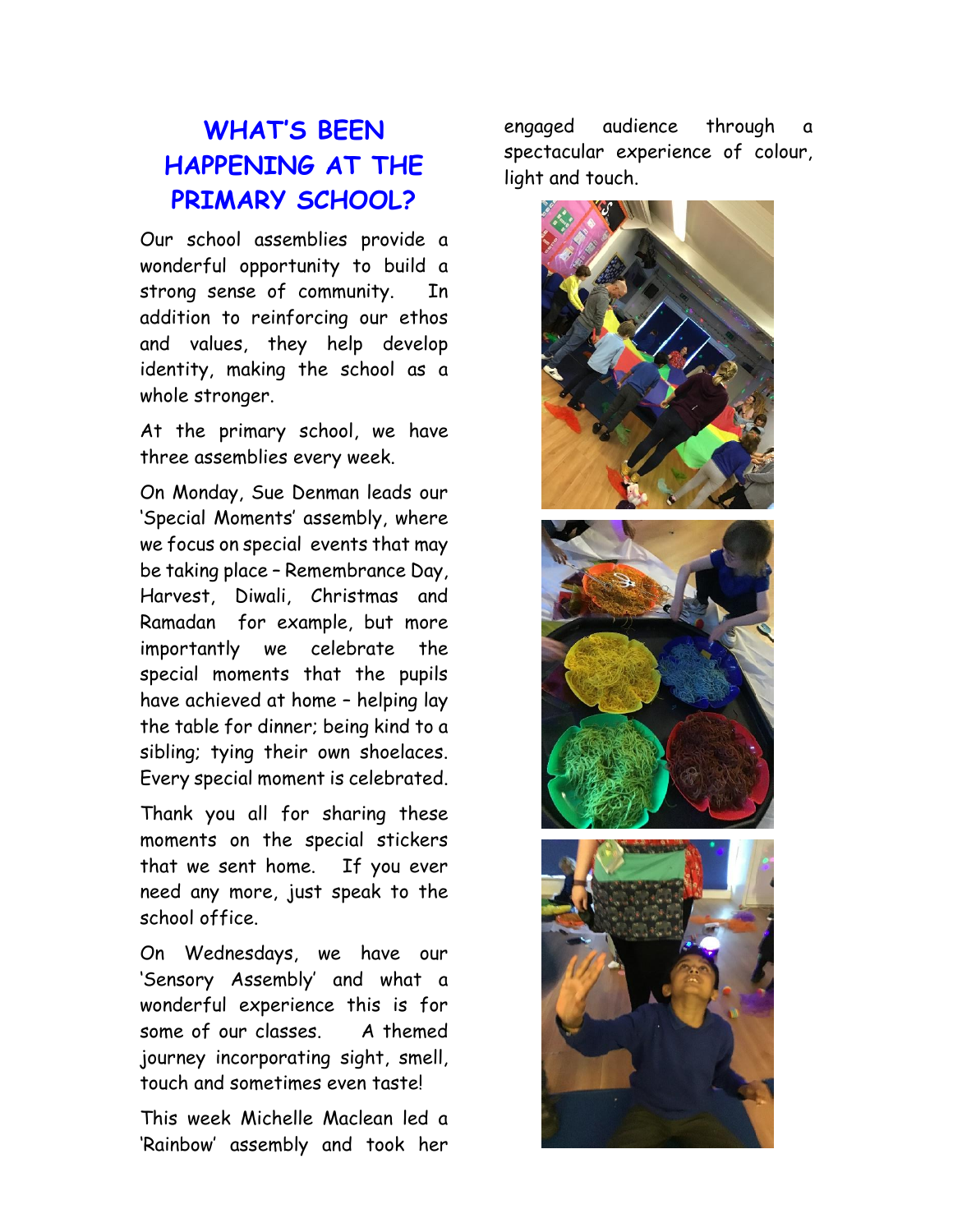The grand finale to our week comes on Friday when Sandy holds her 'Golden Book' assembly. The children strive to be awarded with a 'Certificate of Achievement' from Sandy. As well as being able to take their certificate home to show their family, a copy of it also goes into our 'Golden Book' which takes pride of place in our reception area for all to see.

Sandy's assembly also covers general topics of interest and reinforces the core values we promote such as kindness and making the right decisions.

## **WHAT'S BEEN HAPPENING AT THE SECONDARY SCHOOL?**

On Wednesday, Weir class went to Beddington Park, where they worked on a few different Link Priorities. These included:

**1. Friendships** – able to form and maintain positive relationships with peers.

**7. Communication** – able to enjoy and take part in reciprocal communication with known adults and peers.

**10. Transfer and generalise skills** – able to apply knowledge and skills they learn at school to different activities and environments.

**15. Social expectations** – able to have a good understanding of expected behaviour in difficult contexts both in and out of school. **17. Time and leisure** - able to participate in and enjoy a range of leisure and social activities.

**19. Healthy lifestyle** – Mental Health – know how to have good mental health and are able to fill their "emotional tank".

They had an amazing time and were brilliant in the café showing 'expected behaviour'.